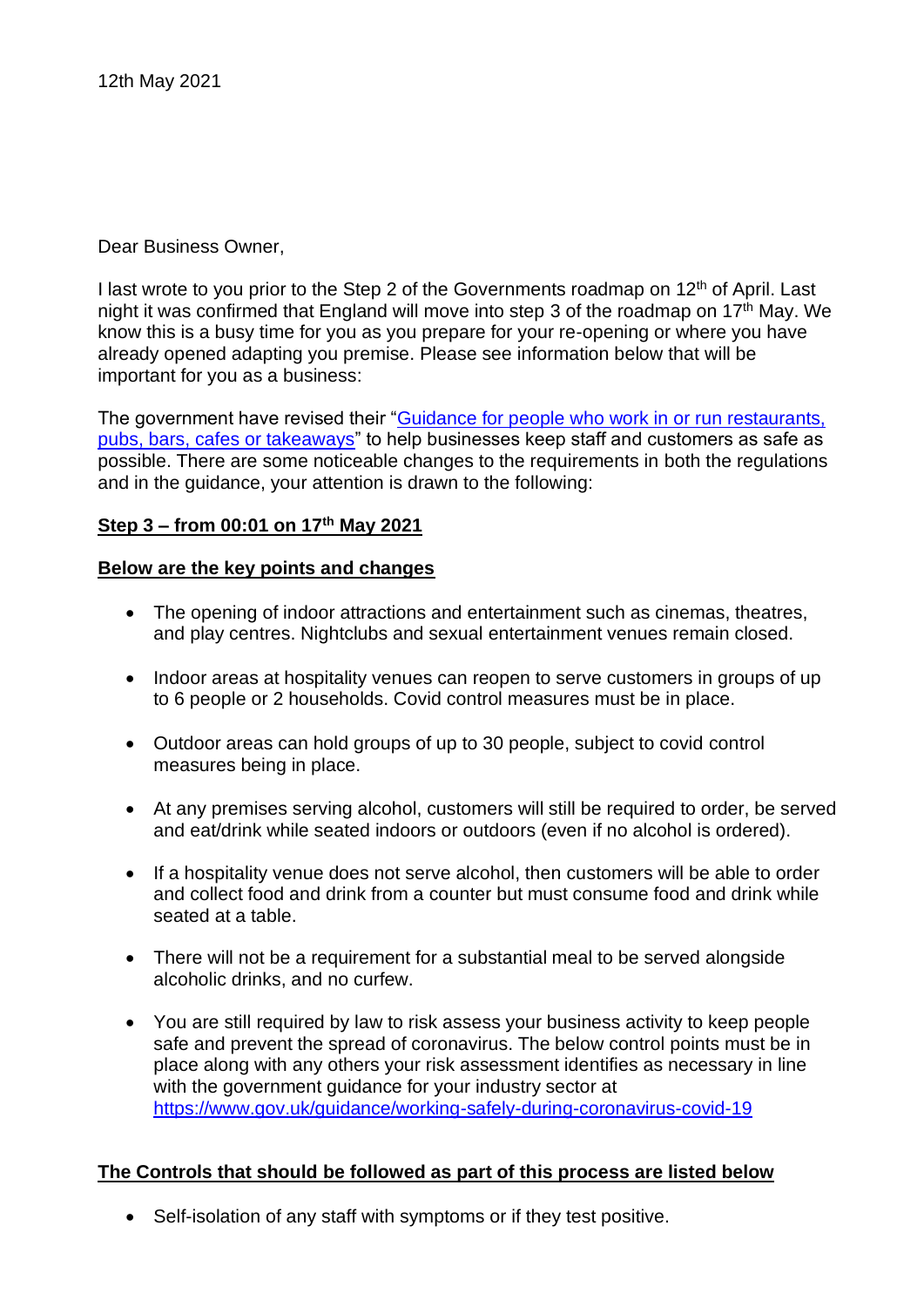- Consider use of the workplace test by registering at [https://www.gov.uk/get](https://www.gov.uk/get-workplace-coronavirus-tests)[workplace-coronavirus-tests](https://www.gov.uk/get-workplace-coronavirus-tests) .
- Minimising contact between staff.
- Maintaining social distancing between staff wherever possible.
- Using a consistent pairing system if relevant, fixing which workers work together to reduce the opportunity of spreading the virus across the workforce.
- Ensure the rule of 6 or 2 households is followed indoors.
- Social distancing between different qualifying groups (see table spacing below).
- Increasing the frequency of hand washing and surface cleaning.
- Ventilation within indoor areas. This can be achieved by opening doors and windows as appropriate and / or use of a mechanical system bringing in fresh air.
- Encouraging contactless payments.
- Use of face coverings or other mitigating control measures by staff needing to get close to others, such as taking payment etc.
- Informing customers to wear face coverings when not seated.
- Providing hand sanitiser at tills, WC facilities and other appropriate points.
- Use of one-way systems where possible.

# **Social contact**

You must ensure that you do not facilitate gatherings between a greater number of people than is permitted and should take steps to ensure customer compliance with the rules on social contact. Under these rules outdoor gatherings are currently limited to "rule of 6/two households" (with a support bubble counting as a single household) as follows:

The above means that you will need to continue to ensure that people visiting your premises meet the Rule of 6/two household test.

Ensure that you have configured your seating such that your customers can maintain social distancing guidelines between groups of customers. That is at least 2m between tables, or at least 1m if

- (a) there are **barriers or screens** between tables.
- (b) the tables are **arranged with back-to-back seating, or otherwise arranged to ensure that persons sitting at one table do not face any person sitting at another table at a distance of less than two metres**; or
- (c) other measures are taken to limit the risk of transmission of the coronavirus between people sitting at different tables.

The wording of the regulations includes the requirement that 'persons sitting at one table do not face any person sitting at another table at a distance of less than two metres'. The diagonal distance between people sitting on different tables would count as face to face and these customers would therefore need to be 2 metres apart.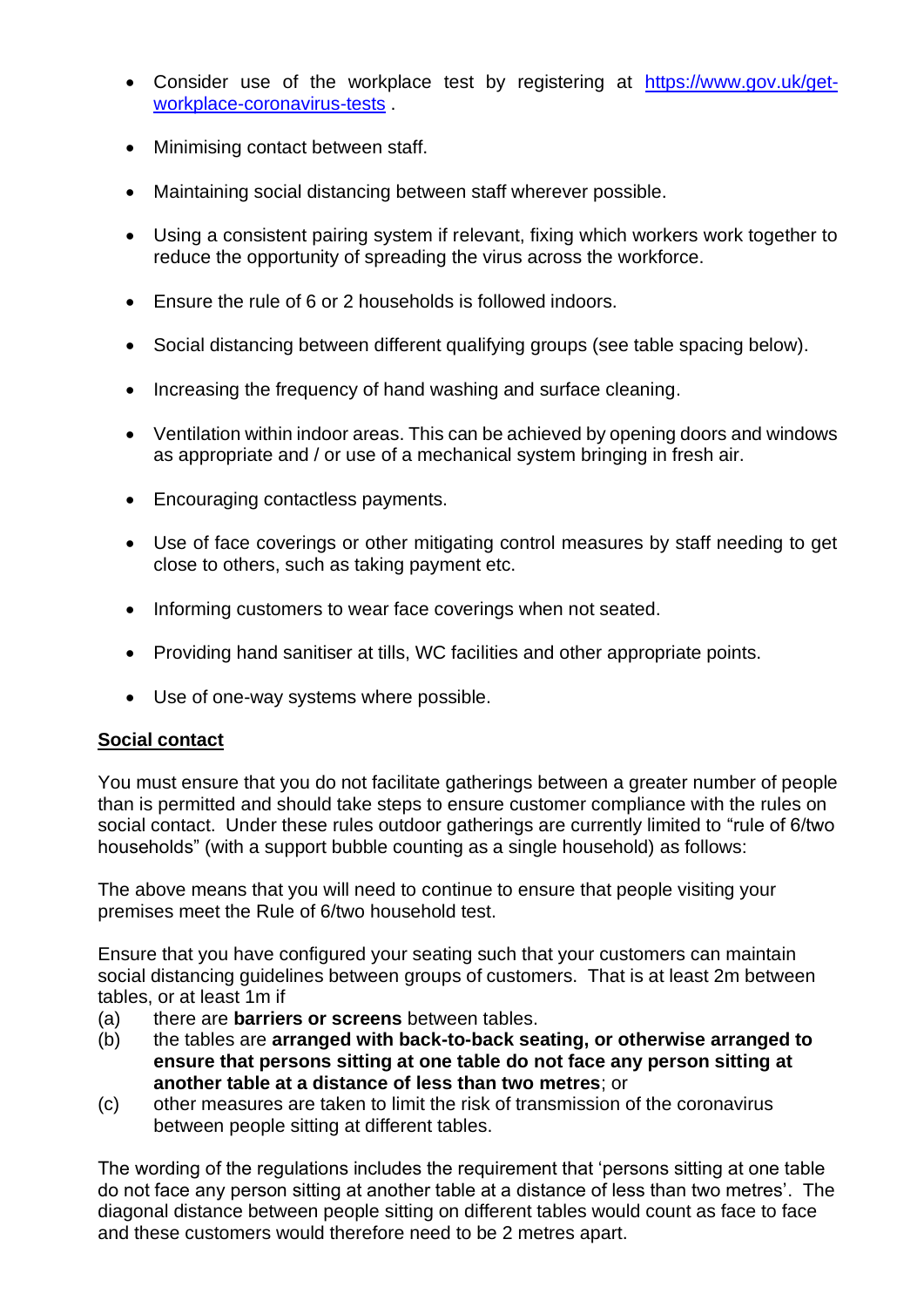You must check on an ongoing basis that these distances are being maintained.

This requirement is much easier to comply with if you **remove any tables** that cannot meet this requirement. If this is not possible please ensure that they are not laid and instead are clearly marked as not in use, ideally with the chairs removed to prevent them being used.

# **Structures & Marquees**

Any space that you are using for customers to sit during Step 3 can now be indoors or outdoors. Therefore, if you erected a marquee or similar structure outside for use under Step 2, if you now choose to make the marquee enclosed, the side walls can be reattached.

If the marquee or structure is substantially enclosed (more than 50%) then all measures in relation to seat spacing, social distancing and the rule of 6 or two households will apply the same as inside a pub or restaurant etc. Note: for any enclosed space the Health Act will apply as such there can be no smoking within a marquee or similar outdoors enclosed structure.

If you decide to keep your marquee as an 'outdoors' structure (with at least 50% of the sides open) then you will benefit from the Step 3 allowance of groups of up to 30 people being able to gather outside, again remaining seated whilst drinking and eating.

Please ensure that you have considered any such structures carefully in relation to these requirements. Should you intend to have a marquee, or structure, on site for more than a total of 56 days during 2021 (including Steps 2, 3 and beyond) you will need to obtain planning consent from our Planning Department.

Please ensure that any marquee, or structure, you use is erected properly and secured adequately. Best practice advice is available from MUTA, the relevant UK trade association, here: Best practice guide – [erection of marquees](https://www.muta.org.uk/MUTAMembers/media/MUTAMembersMedia/PDFs/MUTA-s-Best-Practice-Guide-v2.pdf)**.**

Please also have due regard to the electrics and lighting that you propose to use within any such structure as there were several dangerous incidents reported across the UK during Step 2 in relation to fires and collapses or wind related damage caused by the unsafe use of marquees and related equipment.

# **Toilets**

Ensure the toilet facilities form part of your re-opening plan. Consider floor markers to make it easier for customers to maintain social distancing whilst queuing. Consider placing hand sanitiser at the entrance to the toilets and ensure there is both a good supply of soap at the wash hand basin and suitable options for hand drying (paper towel or hand dryer).

Keep the toilets well ventilated and increase cleaning in line with usage paying particular attention to hand contact points. Use disposable paper towel to clean all surfaces rather than a reusable cloth.

# **Test and Trace**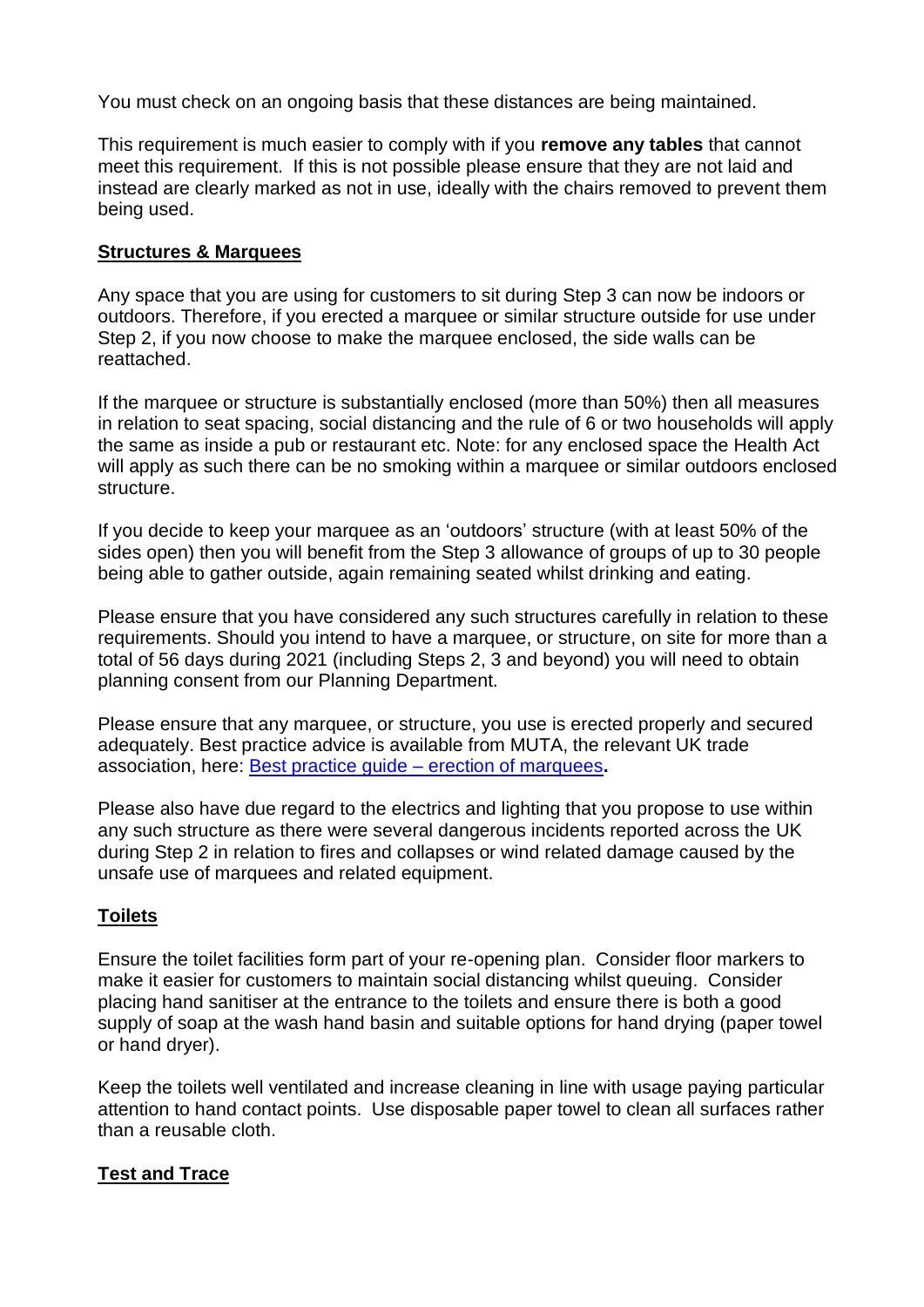All hospitality premises with seating are required to display the official NHS QR code poster. There is a new version available which we would prefer you to [download](https://www.gov.uk/create-coronavirus-qr-poster) and use please.

There are changes to the system. Previously the lead member of any group could check in on behalf of the group. **The requirement now is that every visitor aged 16 and over must check in or provide their contact details**.

As previously you will need to have a system to ensure that you can and do collect information from your customers who do not have a smartphone or who do not want to use the NHS Covid-19 App. You must keep this data for 21 days and provide it to NHS test and trace (or Essex and Southend contact tracing service, or Colchester Borough Council) if it is requested. [Check what data you need to collect and how it needs to be](https://www.gov.uk/guidance/maintaining-records-of-staff-customers-and-visitors-to-support-nhs-test-and-trace)  [managed.](https://www.gov.uk/guidance/maintaining-records-of-staff-customers-and-visitors-to-support-nhs-test-and-trace) 

If you previously relied on booking data for this purpose you will need to consider how to adapt this to ensure that all customer's details are now recorded. Likewise if you have regular customers it is not sufficient to rely on memory as to who was there on any given day, all customers must provide their details each time they visit the premise.

You are also required to **take reasonable steps to refuse entry** to those who refuse to check in or provide contact details.

In terms of staff you must assist the test and trace service by keeping a record of all staff working on your premises and shift times on a given day and their contact details. You must keep this data for 21 days and assist NHS Test and Trace with requests for that data if needed. This could help contain clusters or outbreaks. It is advisable to keep a note of which tables each member of staff was assigned to at any given time during each shift.

# **IMPORTANT STEP**

# **Live Music & other events**

Events can commence from Step 3 (preferably outdoors), subject to meeting COVIDsecure requirements including social distancing. This means ensuring that those attending an event do not mix beyond what is permitted by social contact limits, including approaching other tables or sitting at different tables.

Organisers should take proactive steps to encourage audiences to support the safety of the event and discourage activities which can create aerosol such as shouting, chanting and singing along.

The guidance for restaurants, pubs, bars and takeaway services still requires music to be kept at a low volume and advises that you should prevent entertainment that encourages communal dancing, group singing or chanting.

# **Organised events should be ticketed and held in a separate room from regular food and drink customers to prevent mixing with event attendees.**

Please keep updated with the guidance for changes and further information. <https://www.gov.uk/guidance/working-safely-during-coronavirus-covid-19/performing-arts> and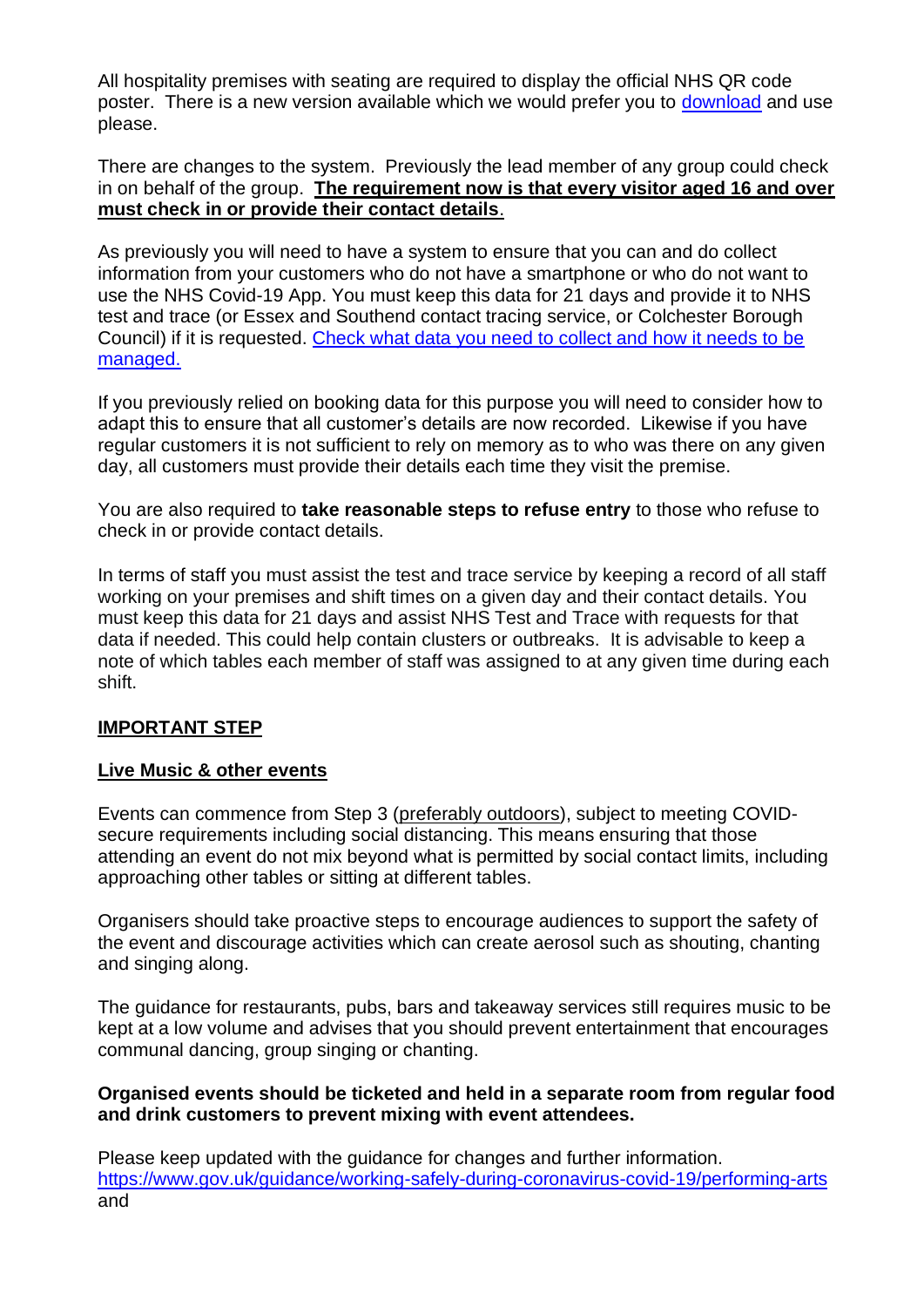[https://www.gov.uk/guidance/working-safely-during-coronavirus-covid-19/restaurants](https://www.gov.uk/guidance/working-safely-during-coronavirus-covid-19/restaurants-offering-takeaway-or-delivery)[offering-takeaway-or-delivery](https://www.gov.uk/guidance/working-safely-during-coronavirus-covid-19/restaurants-offering-takeaway-or-delivery)

### **Potential for noise complaints in relation to the live events**

We appreciate that this is a very difficult time for your industry and that you are going to want to maximise your ability to attract trade. However, we would ask that you give careful consideration to the impact that reopening could have upon your neighbours.

As entertainment and live music returns, your obligations to comply with licence requirements and not to cause a statutory nuisance to other residents remain. In addition, you will need to pay close attention to any Regulations and guidance issued by Government relating to how to carry out these activities in a COVID secure manner.

Please also note that if you have a current restriction in the form of a licence condition on the use of your outdoor spaces then this must be adhered to. If you had not previously realised this and this will cause problems for your reopening plans please contact the licensing Team immediately to discuss whether a variation or minor variation will be required.

### **Smoking areas**

There is no guidance on smoking areas in step 3 but as all customers are required to remain seated whilst eating and drinking and all are doing so outside you are advised to designate a smoking area within your outside space and identify it as such so that customers are clear where they can and cannot smoke whilst under the current restrictions.

#### **Face coverings – for staff**

Staff must wear face masks when they are anywhere indoors in the public side of the restaurant, café or pub or takeaway including behind the bar/counter (unless the bar/counter is adequately screened

Face coverings are not required outside, however if your staff need to walk from the publicly accessible inside areas to outside to serve food/drink they will need to wear a face covering. We would urge you to ensure your systems mean that staff do not need to come into close contact with a member of the public but if this cannot be avoided again the staff member should wear a face covering even outside.

#### **Face Coverings – for customers**

Customers also need to wear a face covering in such premises and you must take reasonable steps to inform customers of this requirement

No one who is [exempt](https://www.gov.uk/guidance/coronavirus-covid-19-safer-travel-guidance-for-passengers#exemptions-face-coverings) from wearing a face covering should be denied entry if they are not wearing one.

# **Workplace testing**

Any employee in a household or support bubble with school age children can collect LFT from any community test centre or [LFT collection point](https://www.essex.gov.uk/getting-tested-for-covid-19/lateral-flow-test-kit-collection-points) as an employer this is the first option if any of your staff are eligible for tests via this scheme.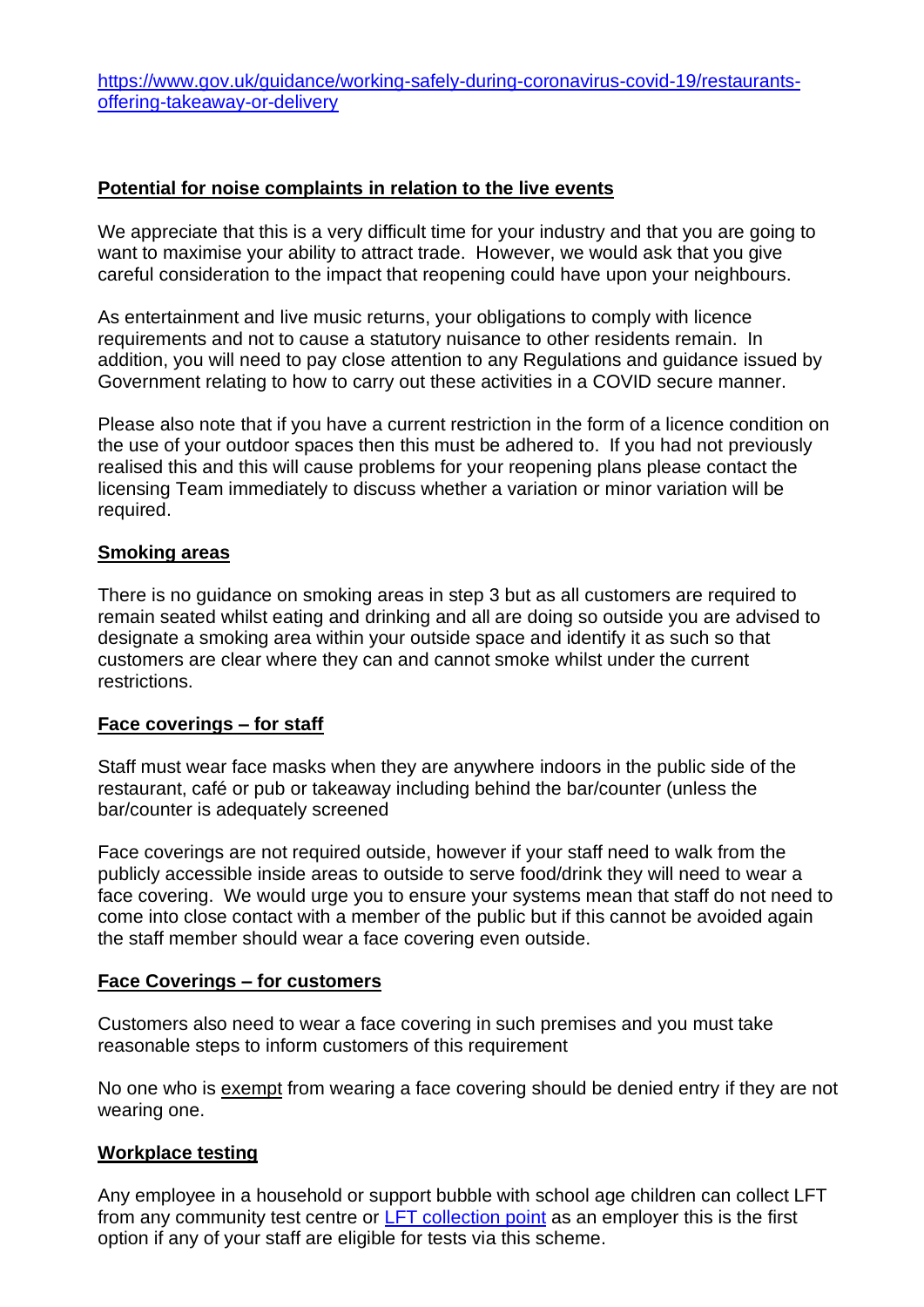You can also order rapid lateral flow tests (LFT) for other employees to use. The test kits are entirely free of charge until 30 June 2021**.** Register to order [coronavirus](https://www.gov.uk/get-workplace-coronavirus-tests) tests for your employees.

# **Licence Fees and Licensable Activities**

Please remember that you must have paid your annual licence fees in order to operate lawfully. If you have yet to do so, please contact Licensing immediately.

You may also need to apply to vary your licence under certain circumstances, such as when changing the layout or area of the premises including outside seating areas, the hours which you intend to undertake licensable activities, or the activities you intend to carry out. For more details on this and contact details for our Licensing Team please open this link: Licensing [· Colchester Borough Council](https://www.colchester.gov.uk/licensing/)

You must put in place suitable systems to ensure that you continue to promote the four licensing objectives; Prevention of Crime and Disorder, Public Safety, Public Nuisance and Protection of Children from Harm. I must remind you that your Premises Licence/Club Premises Certificate could be at risk should the Council determine the inappropriate sale/supply of alcohol or breaches of COVID-19 regulations connected to your premises.

# **Placement of Seating and Tables on the Highway**

If you do not already have one, the placement of street furniture including tables and chairs on the pavement/public highway is likely to require a Pavement Licence or Permit from Licensing. A fast-track process exists for these applications and details can be found at: Food and drink businesses [· Colchester Borough Council](https://www.colchester.gov.uk/coronavirus/businesses/food-and-drink-businesses/?id=&page=temporary--pavement--permits#temporary--pavement--permits)

# **Outbreaks in the workplace**

As part of your risk assessment, you should have an up to date plan in case there is a Covid-19 outbreak. Nominate one member of staff who will contact the relevant team at Colchester Borough Council [testandtrace@colchester.gov.uk](mailto:testandtrace@colchester.gov.uk)

If you do have an outbreak, or you become aware that any of your customers have tested positive please do contact the team as soon as possible. They will require information such as the date and time of onset of symptoms (or time of test if asymptomatic), last date and time in the workplace, name and contact details for any contacts of the positive case going back 48 hours from the date & time of the onset. They will also require the test and trace records for that date. You will be provided with information to give to staff and will be given assistance with identifying control measures if more are needed.

# **Further Assistance**

We appreciate that there is a lot of information to take in and what we have provided may not answer all of your questions.

Please remember you can sign up to Colchester Borough Councils Twitter and Facebook page group to keep you with the latest updates:

[Enjoy Colchester -](https://www.facebook.com/enjoycolchester) Home | Facebook